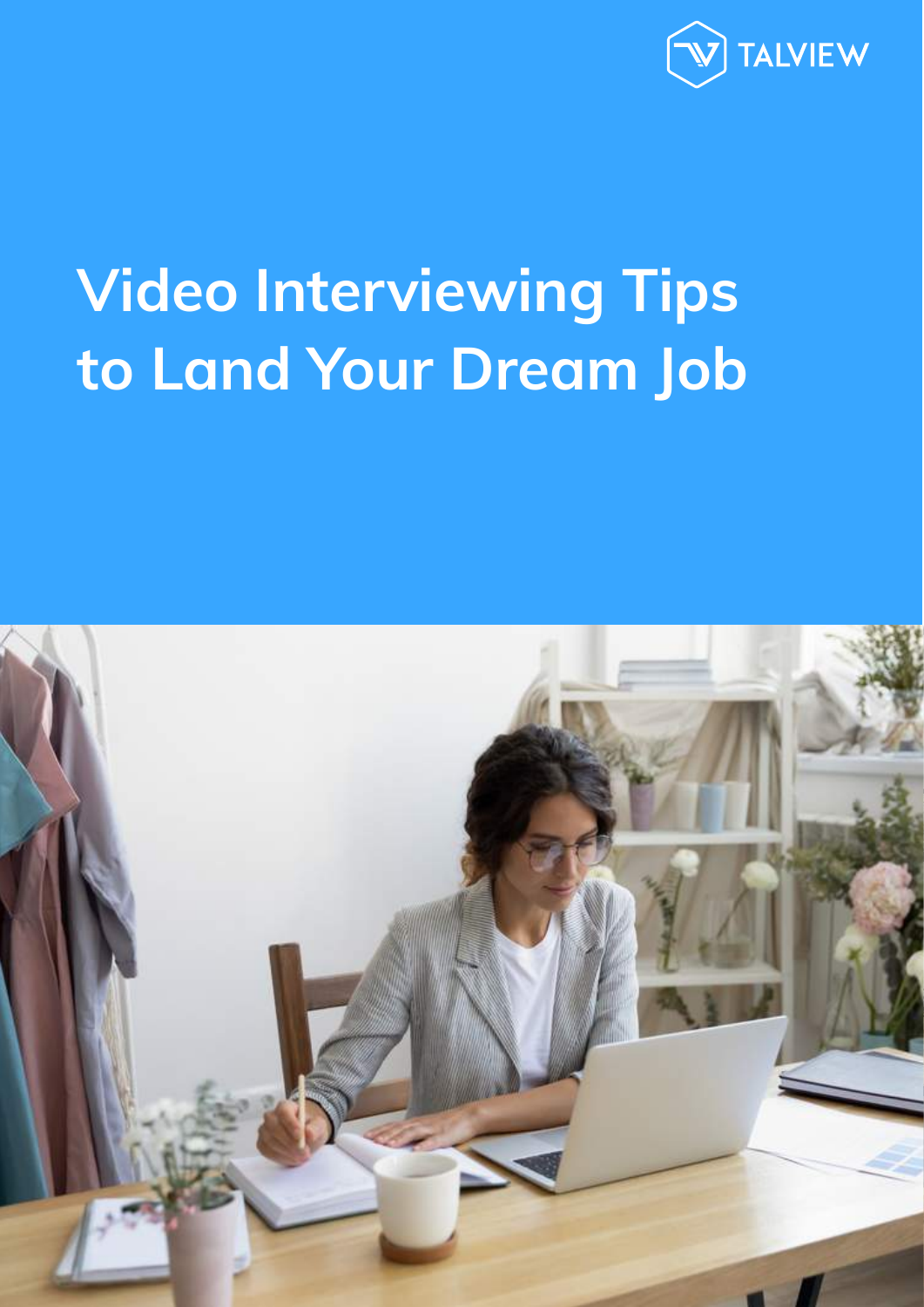

## **Introduction**

[Recent research](https://www.icims.com/resources/2020-insights-july-snapshot/) shows that the number of applicants per job opening has increased by 9% Q2 2020 over Q1. That means that more people are applying for the same job as you. With jobs more competitive, you may need some tips to help you stand apart from all the other applicants.

Video Interviews have been around since the early 2000s. However, up until recently, many saw them as taboo. Why meet online when you can meet face to face, shake hands? However, the recent global pandemic and subsequent rise in remote work really made organizations and candidates take a hard look at the benefits of remote work and video interviewing.

As video interviews continue to increase in popularity and become the safe interviewing choice, you may need some tips to help you prepare. That's why we partnered with Talent Acquisition Consultant and Career Coach, Keirsten Greggs, to offer some guidance on how to ace your video interviews.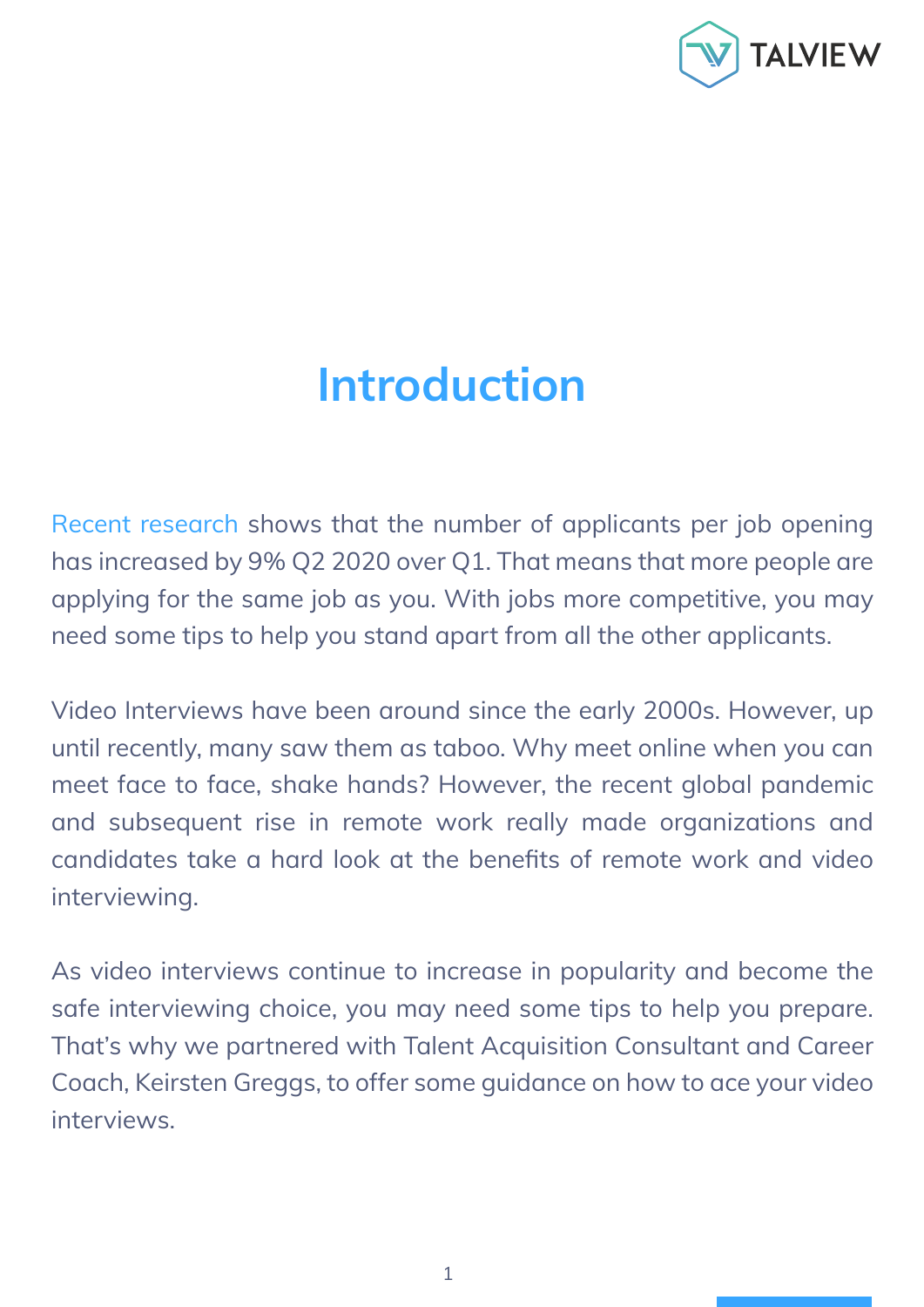

### **Part 1: Technology**

Before we begin, you may want to be aware of the different kinds of video interviews available. There are on-demand interviews, which means you'll submit recordings on your own and a recruiter and hiring manager will review. Typically, these are done to help you get comfortable on video and answer some basic, screening questions that will help HR understand what you're looking for in a job.

**In addition to on-demand interviews, there are also live interviews. Live interviews can take place 1on1, in a panel, or in a group setting - just like in person interviews. In these scenarios, you'll speak to a recruiter, hiring manager, or with a teammate you'll be working with a lot.** 

**Now that you have a basic understanding of the technology you may be using, let's jump into how to prepare for the interview!**

2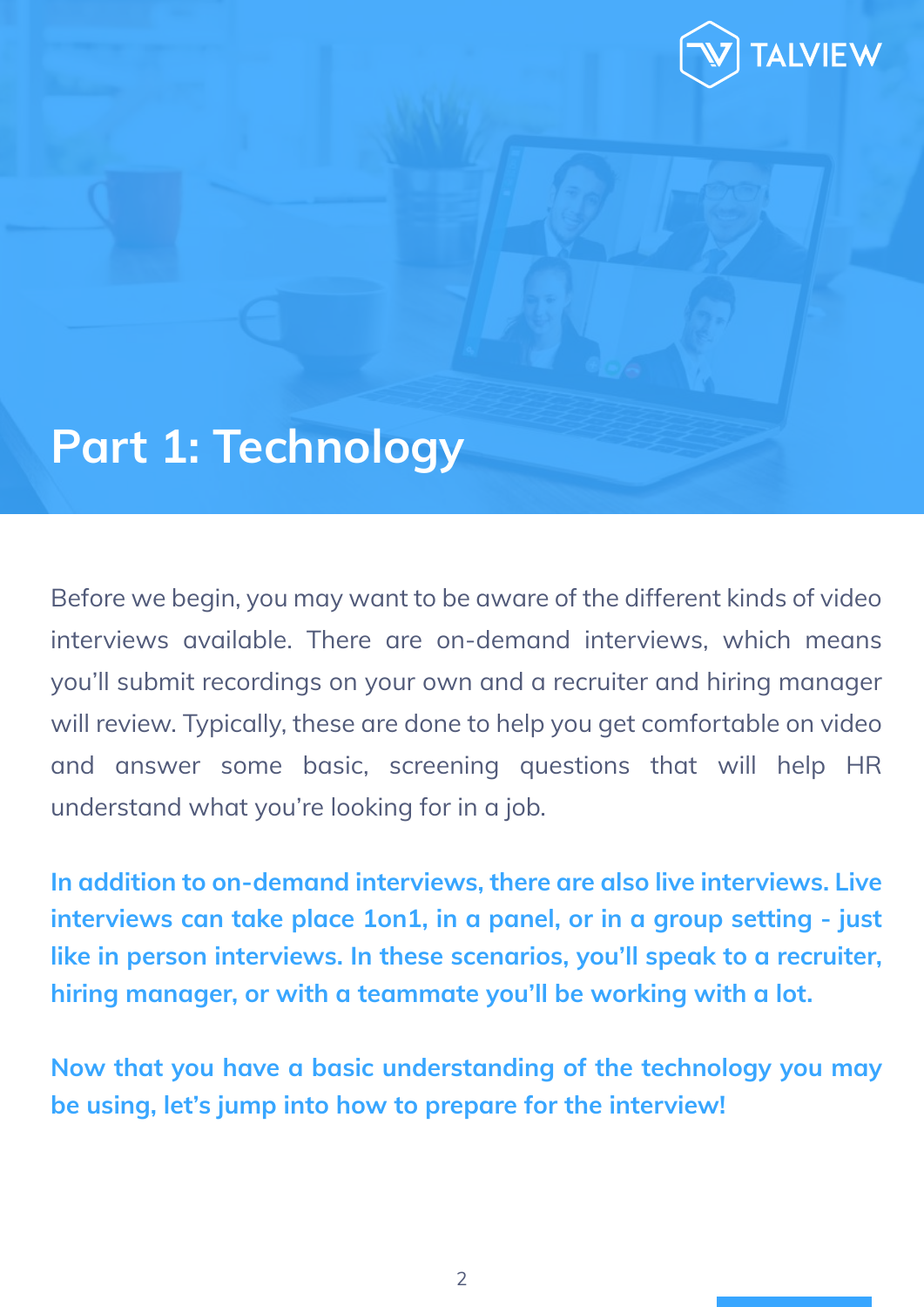

# **Part 2: Pre-Interview Tips**

#### **Do your research and prepare beforehand**

- **Research the company, interviewer, and hiring manager ahead of time**
- **Check out the company's website and LinkedIn accounts**
- **Review your resume and familiarize yourself with what is listed**
- **Prepare questions to ask during the interview**
- **Review the position description**
- **Make sure you're discoverable on social media channels**
- **Download the proper browsers, mobile apps, or software**
- **Stage your area have a clean background or if available, use a virtual background**
- **Get the proper equipment, if possible use headphones to cut down on the noise**
- **Practice with friends and family to get comfortable on camera**
- **Prepare your interview outfit. Business mullets are acceptable, which is dressing for what is viewable on the video interview**
- **Log in early to test equipment and make sure everything is working**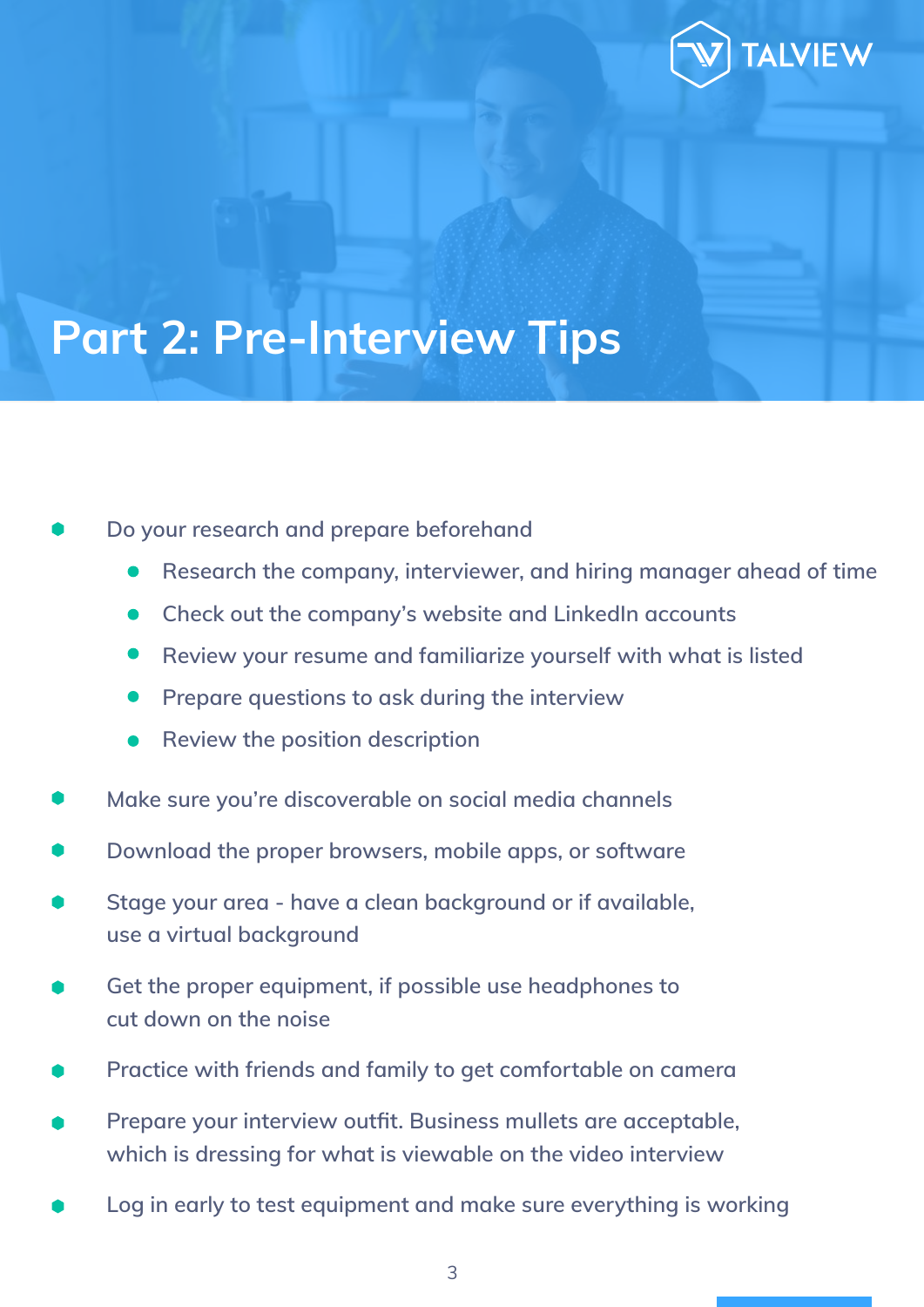

## **Part 3: During the Interview**

- Relax
- Be engaged and make eye contact with the camera
- Focus on notes and the interviewer, not just the camera
- Ask questions
- Get the interviewer's contact information, next steps and timeline before ending the interview

### **Part 4: Post Interview**

- Unpack the interview, review notes, and how you did.vv This also includes gathering questions that you didn't get an opp to ask during the interview
- Research company again
- Check your social media again to make sure everything is in order and that you're able to network with the people you spoke with
- Send a follow up email (or video!) to recap and follow up on the interview